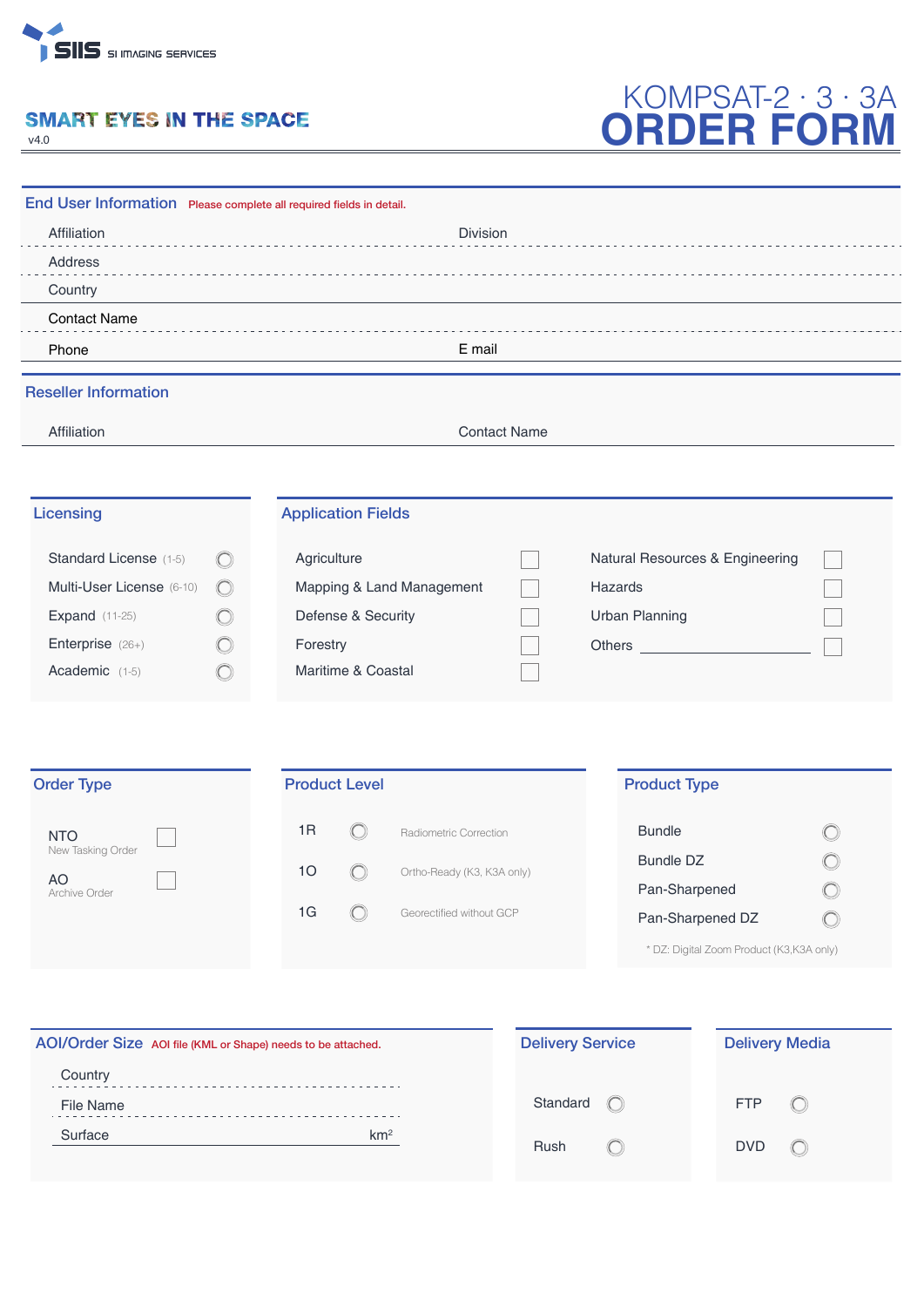| NTO (New Tasking Order)               |                                                            |                                                                                                                |                       | AO (Archive Order) |                                                                    |
|---------------------------------------|------------------------------------------------------------|----------------------------------------------------------------------------------------------------------------|-----------------------|--------------------|--------------------------------------------------------------------|
| Satellite Multiple selection possible |                                                            |                                                                                                                |                       | <b>Scene List</b>  |                                                                    |
| KOMPSAT-3<br>KOMPSAT-2<br>KOMPSAT-3A  |                                                            |                                                                                                                |                       |                    | <b>Online Catalogue Search</b><br>http://ksatdb.kari.re.kr/arirang |
|                                       |                                                            |                                                                                                                |                       | Scene ID           |                                                                    |
| <b>Imaging Mode</b>                   |                                                            |                                                                                                                |                       | Shift              | (-5 +5, Shift Default Value : 0)                                   |
| Standard                              |                                                            | Single Pass Stereo                                                                                             | ◯                     | Scene ID           |                                                                    |
|                                       |                                                            | K3, K3A only                                                                                                   |                       | Shift              |                                                                    |
| Multi Pass Stereo                     |                                                            | ◯                                                                                                              | Scene ID              |                    |                                                                    |
|                                       |                                                            |                                                                                                                |                       | Shift              |                                                                    |
| <b>Priority</b>                       |                                                            |                                                                                                                |                       | Scene ID           |                                                                    |
| Standard                              | ()                                                         | Priority                                                                                                       | O                     | Shift              |                                                                    |
| <b>Priority Plus</b><br>(dd/mm/yyyy)  |                                                            |                                                                                                                | O                     | Scene ID           |                                                                    |
|                                       |                                                            |                                                                                                                |                       | Shift              |                                                                    |
| <b>Conditions</b>                     |                                                            |                                                                                                                |                       | Scene ID           |                                                                    |
| Term of Validity                      |                                                            | $\tilde{}$                                                                                                     |                       | Shift              |                                                                    |
| (dd/mm/yyyy)                          |                                                            |                                                                                                                | Scene ID              |                    |                                                                    |
| Off Nadir Angle ( $\leq 30^{\circ}$ ) |                                                            | $\leq$                                                                                                         | deg.                  | Shift              |                                                                    |
|                                       |                                                            |                                                                                                                |                       | Scene ID           |                                                                    |
|                                       |                                                            |                                                                                                                |                       | Shift              |                                                                    |
| Cloud Coverage                        | $0\%$<br>$\left(\begin{matrix} 1 \\ 1 \end{matrix}\right)$ | < 10%<br>$<$ 20%<br>$\left(\begin{array}{c} \end{array}\right)$<br>$\left(\begin{array}{c} \end{array}\right)$ | $<$ 30%               | Scene ID           |                                                                    |
| Snow & Ice                            | $0\%$                                                      | < 10%<br>$<$ 20%                                                                                               | $<$ 30%<br>$\bigcirc$ | Shift              |                                                                    |
|                                       |                                                            |                                                                                                                |                       | Scene ID           |                                                                    |
| Haze & Sand Wind                      | No                                                         | Yes                                                                                                            |                       | Shift              |                                                                    |

| <b>NTO Additional Description</b> | <b>AO Additional Description</b> |
|-----------------------------------|----------------------------------|
|                                   |                                  |
|                                   |                                  |
|                                   |                                  |
|                                   |                                  |
|                                   |                                  |

| <b>AO Additional Description</b> |  |
|----------------------------------|--|
|                                  |  |
|                                  |  |
|                                  |  |
|                                  |  |
|                                  |  |
|                                  |  |
|                                  |  |
|                                  |  |

Issued by the End User ( Or Reseller)

Date :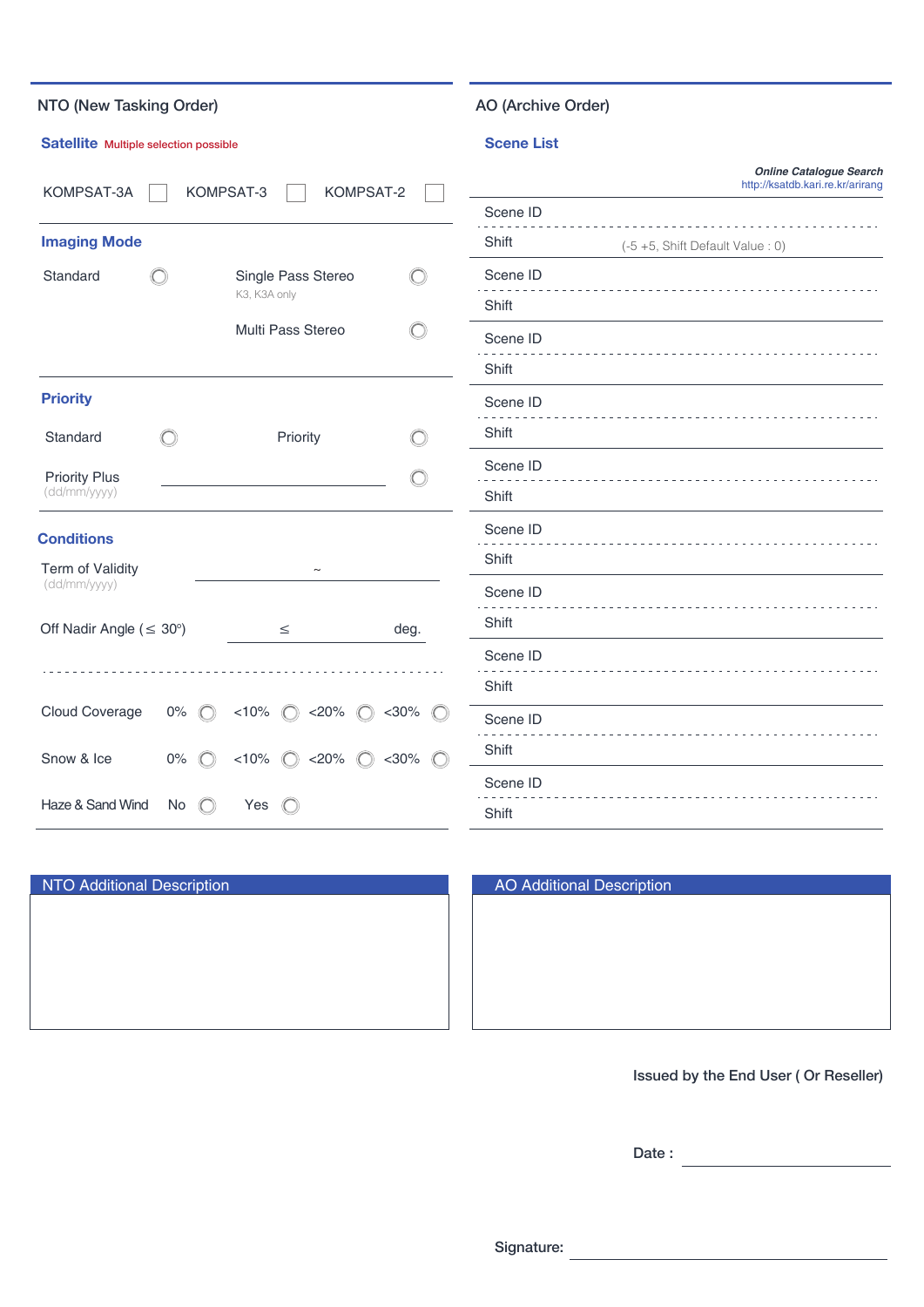



Non-Exclusive License to Use KOMPSAT-2 and/or KOMPSAT-3 and/or KOMPSAT-3A and/or KOMPSAT-5 Products between KARI and the END-USER.

The END-USER accepts and agrees to be bound by the terms of this End-User License Agreement ("EULA") by doing any of the following: (a) accepting, in whole or in part, a quotation for the supply of the PRODUCT; (b) breaking the seal on the package containing the PRODUCT; (c) downloading and/or installing and/or manipulating the PRODUCT on any computer; (d) making available any DERIVATIVE WORKS; (e) damaging or destroying the PRODUCT; (f) retaining the PRODUCT for more than 7 days following receipt thereof.

## **Article 1 Definitions**

**"DERIVATIVE WORKS":** means any derivative product or information developed by the END-USER from the PRODUCT, which does not contain any imagery data from the PRODUCT and is irreversible and uncoupled from the source imagery data of the PRODUCT.

**"END-USER":** means either the person, acting in his own name, or the legal commercial business entity, including its possible offices and branches in its country of residence, or the government agency, which is supplied with the PRODUCT and accepts this EULA. When the PRODUCT is supplied to a public entity (civil agency, public department, …), the END-USER shall be deemed to be only such part of the public entity as located at the address to which the PRODUCT is supplied, except upon KARI prior agreement in writing.

**"PRODUCT":** means the KOMPSAT-2, -3, -3A & -5 product(s) supplied by SI Imaging Services to the END-USER.

**"VAP":** means any product developed by the END-USER, which contains imagery data from the PRODUCT, and resulting in a significant modification of the PRODUCT, through technical manipulations and/or addition of other data.

#### **Article 2 License**

### **2.1 Permitted Uses**

The END-USER is hereby granted by KARI a limited, non-exclusive, non transferable license:

(a) to install the PRODUCT on as many individual computers as needed in its premises, including internal computer network (with the express exclusion of the internet, except as provided under paragraph (g) below) for the Permitted Uses under paragraphs (b) to (i) below;

(b) to make a maximum of ten (10) copies for (I) installation of the PRODUCT as per paragraph (a) above and (II) archiving and back-up purposes;

(c) to use the PRODUCT for its own internal needs; (d) to alter or modify the PRODUCT to produce VAPs and/or DERIVATIVE WORKS;

(e) to use any VAP for its own internal needs;

(f) to make available the PRODUCT and/or any VAP to contractors and consultants, only for use on behalf of the END-USER, subject to such contractors and consultants agreeing in writing (I) to be bound by the same limitations on use as applicable to the END-USER, and (II) to return the PRODUCT and VAP to END-USER, and to keep no copy thereof, upon completion of the contracting or consulting engagement;

(g) to post an extract, maximum size 2,048 x 2,048 pixels, of a PRODUCT or a VAP on an internet site, in a JPEG format, with the following credit conspicuously displayed: "includes material © KARI \_\_\_\_\_(year of production), Distribution (SI Imaging Services, Republic of Korea), all rights reserved" written in full. Such posting shall be used for promotion purposes only, and may in no event allow downloading of the extract posted, nor be used to distribute, sell, assign, dispose of, lease, sublicence or transfer such extract. Prior to any posting, the END-USER shall inform KARI, specifying the URL address used by END-USER: kocust@kari.re.kr;

(h) to print any extract, maximum size 12,000 x 12,000 pixels, of a PRODUCT or a VAP, and to distribute such print for promotion purposes only. Such print shall include the following credit conspicuously displayed: "includes material ©KARI \_\_\_\_\_(year of production), Distribution (SI Imaging Services, Republic of Korea), all rights reserved" written in full;

(i) to distribute DERIVATIVE WORKS.

All rights not expressly granted by KARI under the present Article 2.1 are hereby retained by KARI.

#### **2.2 Prohibited Uses**

The END-USER recognizes and agrees that the PRODUCT is and shall remain the property of KARI, and contains proprietary information of KARI and thus is provided to the END-USER on a confidential basis.

The END-USER shall not cause any contractor or consultant engaged as per the provisions of Article 2.1(f) to, do any of the following:

(a) do anything not expressly authorized under Article 2.1; and

(b) alter or remove any copyright notice or proprietary legend contained in or on the PRODUCTS.

#### **Article 3 Export Control**

The END-USER will not export or re-export the